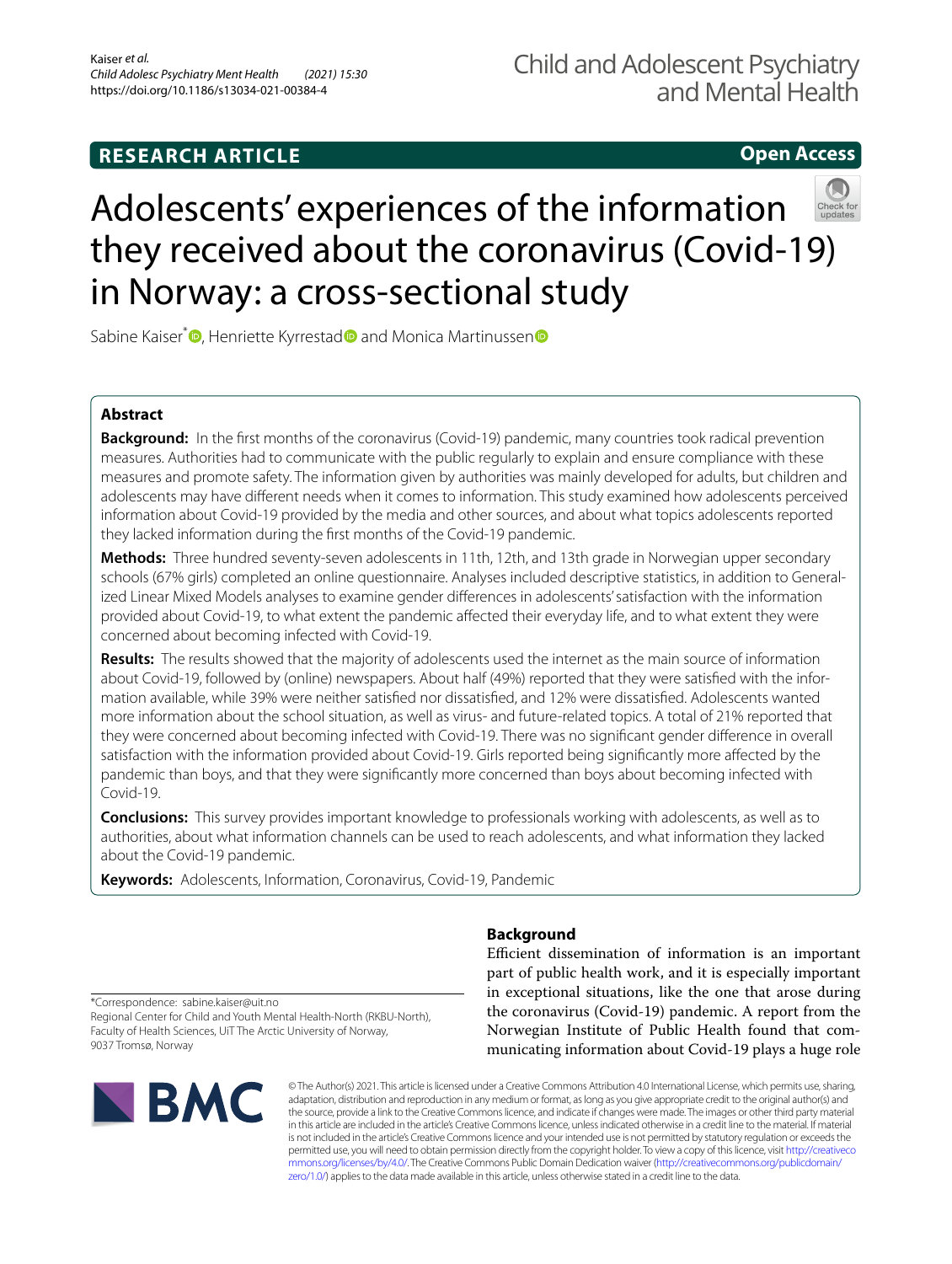in reducing infections, and places a low to no burden on children and adolescents [[1\]](#page-7-0). Nevertheless, a survey of the adult population in Norway showed that "a signifcant proportion of the population faces a variety of challenges in dealing with health information" (p. 12) [[2](#page-8-0)]. If this is true for adults, how do adolescents perceive the information they receive about Covid-19?

Covid-19 is a fu-like respiratory infection that, in January of 2020, started to spread from China to many countries around the world. Covid-19 is transmitted through droplets and close contact, and appears to have a higher mortality rate than the fu, making it a priority to reduce its spread among the population  $[3]$  $[3]$ . The World Health Organization declared Covid-19 a "serious incident of signifcance to international public health" in January 2020, and in March 2020 it was declared a pandemic. Many European countries, including Norway, implemented radical measures to reduce the spread of Covid-19 in the population. These measures were similar to those taken in 107 other countries, and included closing kindergartens and schools [[4\]](#page-8-2). People who had traveled abroad or between southern and northern Norway, and those with fu-like symptoms were obligated to quarantine at home for 2 weeks. Anyone who was not considered an essential worker (i.e., who performed tasks critical to society) was encouraged to work from home, and students across Norway received online teaching only.

The Norwegian health authorities provided official recommendations and information to the public several times per day through the media, through the Norwegian Institute of Public Health's websites, and through the governmental website Helsenorge.no. These recommendations were comprehensive and targeted various groups, such as at-risk groups, pregnant women and children, persons in quarantine, persons with symptoms, health care personnel, as well as other occupational groups. The recommendations changed over time as the situation developed, and many experts commented on the situation in the media, sometimes with viewpoints that contradicted the official recommendations of health authorities.

Given the importance of the successful dissemination of information in public health, it is useful to look at the characteristics that contribute to this success. Some have argued that, for its dissemination to be successful, information has to be applicable, diverse, reliable, and comprehensible [\[5](#page-8-3)]. Among other things, applicable information refers to information that is relevant for tackling a health issue and appropriate to local practice. Diverse information targets a variety of people who might have diferent needs (such as children, adolescents, adults, pregnant women, and older people). Reliable information is based on evidence [\[5](#page-8-3)] and enables the individual to better protect him/herself and thus experience a sense of mastery of the situation. A Chinese study concluded that "erroneous knowledge could lead to inefective preventive measures by the population and increase the risk of infection" (p. 302) [[6\]](#page-8-4). Finally, to be comprehensible, information must be easily understood by its recipients [[5\]](#page-8-3).

Most information provided during the pandemic targeted adults [[7](#page-8-5)] and was probably challenging for children and adolescents to navigate [[8\]](#page-8-6). Indeed, key messages need to be adapted in an age-appropriate way. Not only might children and adolescents be interested in diferent topics than adults, but research suggests that adolescents process information diferently than adults, as their brains are still developing  $[9-11]$  $[9-11]$ . Furthermore, girls and boys in adolescence may understand and interpret information diferently. Girls generally have better reading skills than boys [\[12](#page-8-9)], which may impact both the speed at which they read and their comprehension of written information about the virus. One study found small gender diferences in mental health literacy among adolescents [\[13](#page-8-10)]. Females were able to recognize and label mental health problems more correctly than males, and the prevalence of a disorder within a gender was related to the recognition of that disorder by the gender [[13\]](#page-8-10). Bjørnsen et al. [[14](#page-8-11)] also found small gender diferences in mental health literacy, but they concluded that overall diferences might be smaller than once assumed.

Information provided to children and adolescents must be applicable, reliable, and comprehensible, but it must also be tailored to their age group. The Norwegian authorities were aware of this, and held a special press conference on March 16th 2020, during which the Prime Minister, Erna Solberg, the Minister of Children and Families, and the Minister of Education and Integration answered questions that children had submitted. No similar press conference was held for adolescents, whose daily lives have been afected by the pandemic in unprecedented ways. Indeed, being confned to their homes with limited social contact may have a bigger impact on adolescents than on younger children and adults [[15](#page-8-12), [16](#page-8-13)]. Adolescence is a period in which many explore diferent options related to vocation, relationships, and other areas before making commitments [[17\]](#page-8-14), and this was not possible in traditional ways during the pandemic. Moreover, adolescence is a developmental period, when information might be obtained, understood, and handled diferently than in other age groups [\[18\]](#page-8-15). Most adolescents do not develop severe symptoms when infected with Covid-[19](#page-8-16) [19], which might make then less inclined to seek out information due to a lower perceived risk [\[20](#page-8-17)]. One study found that higher perceived risk among adolescents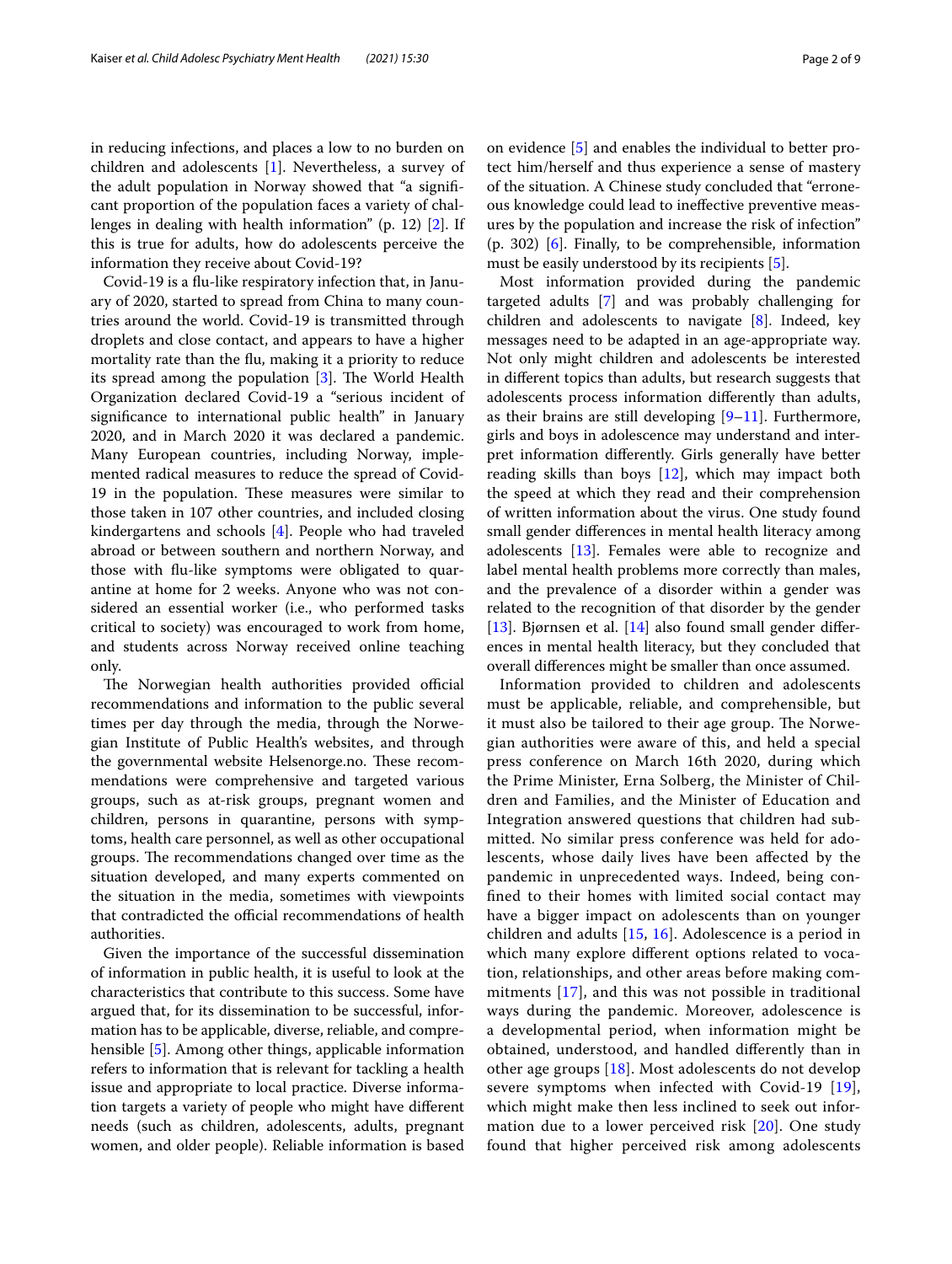was associated with the presence of risk factors for and knowledge of Covid-19, and that knowledge was related to better compliance with preventive measures [[21\]](#page-8-18), suggesting that improving knowledge about Covid-19 could be a good strategy to increase protective behavior in this age group [[21\]](#page-8-18). Abbott et al. [\[20](#page-8-17)] criticized messaging efforts aimed at adolescents in the USA, which stressed that it is unlikely the virus would make them seriously ill. They argued that adolescents may have been more motivated to engage in protective behaviors if they were reminded about the possible consequences of infection for people in high-risk groups, such as older people [[20\]](#page-8-17). Yang et al. [[21\]](#page-8-18) came to the same conclusion, and found that protecting family and friends at risk was a motivating factor for adolescents to adhere to preventive measures.

Adolescents may also be less likely to follow guidelines because they seek greater autonomy; they may prefer to listen to friends for guidance and information, instead of listening to more reliable information from adults or official institutions  $[22]$  $[22]$ . The potential consequences of adolescents not seeking information or following guidelines may be a public health risk, as they could spread the virus to more vulnerable populations. Disseminating efective information tailored to adolescents could help promote safe behaviors and prevent the spread of Covid-19 [\[23](#page-8-20)]. It is therefore important to examine how adolescents perceived the information provided on Covid-19 through the media and other sources.

Results from an international study showed that 61% of Norwegian 9th graders used traditional media channels, such as TV and newspapers, to stay informed about Covid-19 [[24](#page-8-21)]. The Norwegian Media Authority's annual report (2020) showed that many children and adolescents read news on social media, and that proportion increased with increasing age  $[25]$  $[25]$ . The same report also showed that more girls than boys read, watch, and listen to news in general. A total of 52% of 9–10-year-olds and 96% of 15–18-year-olds get their daily news from social media [[25\]](#page-8-22). YouTube, Snapchat, TikTok, and Instagram were the most popular social media platforms among those aged 9–18 years  $[25]$ . Whether these same platforms are preferred in a time of crisis is unknown. A survey based on approximately 1300 individuals, aged 16 years and above, showed that confdence in the Norwegian media is gen-erally high [\[26\]](#page-8-23). However, it is not known whether adolescents have high confdence in the media when it comes to information about the Covid-19 pandemic. In general, trust can be divided into trust in other people and trust in institutions. The latter is important, as it also includes trust in the government, the municipality, the judiciary, the police, and the media  $[24]$  $[24]$  $[24]$ . In a previous survey, Norwegian 9th graders (*N*=6271) had overall high confdence in Norwegian authorities [[24](#page-8-21)]. A Swiss study found that trust in authorities was associated with compliance with Covid-19-related public health measures [[27\]](#page-8-24).

#### **Study aim**

This study examined how adolescents perceived information about Covid-19 provided by the media and other sources, and about what topics adolescents reported they lacked information during the frst months of the Covid-19 pandemic. Another aim of the study was to identify which social media platforms and media adolescents used to gather information, and how they evaluated the reliability and utility of these sources. In addition, we examined how adolescents perceived the Covid-19 pandemic, and how they were afected by the measures taken. Other aims were to examine gender diferences in the overall satisfaction with information provided about Covid-19, in the extent to which the pandemic afected everyday life, and in concerns about becoming infected with Covid-19.

#### **Methods**

#### **Participants and procedure**

An email with information on the background and purpose of the survey, and a study link, was sent to the principals of all upper secondary schools in the two northernmost counties of Norway (Troms and Finnmark, number of schools=22 and Nordland, number of schools=16) on Monday March 16th 2020. Compared to other Norwegian counties, the two northernmost counties are characterized by a large geographical area and fewer inhabitants compared to the southernmost counties of Norway. The principals were asked to forward the link to the students at their school, and a reminder was sent to principals after 1 week. The head of school affairs in Nordland County declined to participate in any kind of surveys during this period. Of the 22 principals from Troms and Finnmark County, fve shared the link with their students. These five schools varied in size (from 180 to 500 students) and in the educational curriculums ofered (e.g., health and youth development, information technology and media production, sales, service and tourism, technology and industry subjects, crafts, design and product development, and building and construction).

The link was also published in a news article on the websites of the Regional Centre for Child and Youth Mental Health and Child Welfare and of UiT The Arctic University of Norway, as well as on the Faculty of Health Sciences at UiT The Arctic University of Norway Facebook page. The link took participants to a website, which presented information about the survey, and informed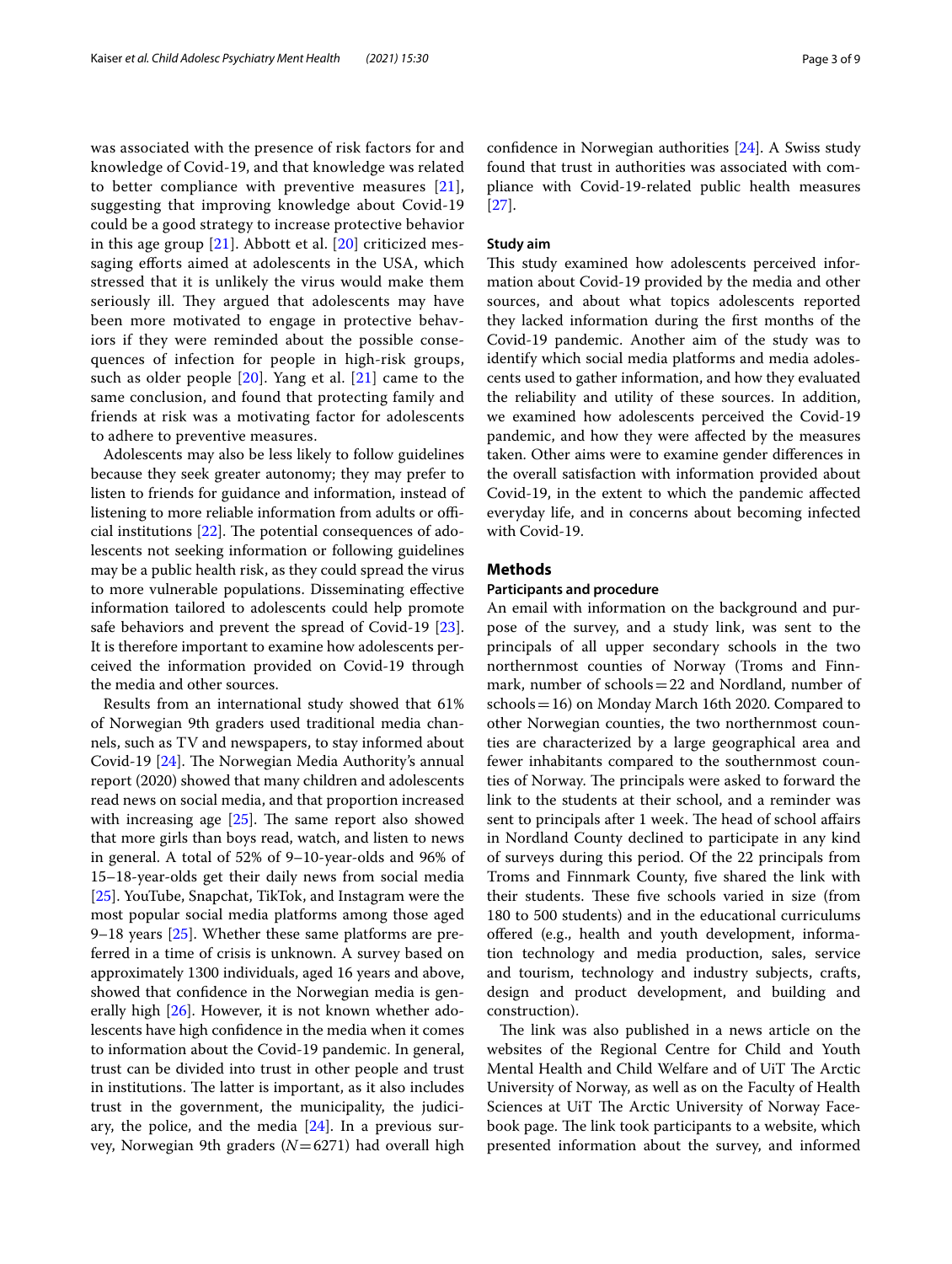them that participation was voluntary and anonymous. Adolescents were not ofered any type of incentive to complete the survey, which was administered using Nettskjema, a secure tool for online data collection. Since the survey was conducted anonymously and without obtaining detailed background information, it was not necessary to report the project to the NSD—Norwegian Centre for Research Data.

A total of 407 adolescents completed the online survey. Findings from a smaller sample of 354 adolescents from 8 to 13th grade, in addition to apprentices, who completed the survey between March 16th and March 26th 2020 were presented in a preliminary report in Norwegian

<span id="page-3-0"></span>**Table 1** Sources adolescents used to get information about the coronavirus pandemic, and which sources they believed had the best information (multiple answers were possible; *N*=377)

| Response categories                       |     | Main<br>sources of<br>information |              | <b>Best</b><br>information |  |  |
|-------------------------------------------|-----|-----------------------------------|--------------|----------------------------|--|--|
|                                           | n   | %                                 | $\mathsf{n}$ | $\%$                       |  |  |
| Internet                                  | 292 | 78                                | 133          | 35                         |  |  |
| (Online) newspaper                        | 243 | 65                                | 156          | 41                         |  |  |
| TV                                        | 226 | 60                                | 122          | 32                         |  |  |
| Family                                    | 210 | 56                                | 59           | 16                         |  |  |
| Facebook                                  | 162 | 43                                | 24           | 6                          |  |  |
| Friends                                   | 141 | 37                                | 15           | 4                          |  |  |
| School                                    | 126 | 33                                | 42           | 11                         |  |  |
| Homepage from the Public Health Institute | 106 | 28                                | 115          | 31                         |  |  |
| Snapchat                                  | 88  | 23                                | 21           | 6                          |  |  |
| Homepage from the Directorate of Health   | 85  | 23                                | 90           | 24                         |  |  |
| Helsenorge.no                             | 79  | 21                                | 68           | 18                         |  |  |
| Radio                                     | 72  | 19                                | 26           | 7                          |  |  |
| <b>TikTok</b>                             | 48  | 13                                | 9            | 2                          |  |  |
| Other                                     | 19  | 5                                 | 14           | 4                          |  |  |
| Brochures, booklets, other material       | 8   | $\mathfrak{D}$                    | 5            | 1                          |  |  |

[ $28$ ]. The current article presents findings for 377 adolescents in 11th, 12th, and 13th grade, in addition to apprentices, who completed the survey between March 16th and May 5th 2020 (full study period). Adolescents in 8th, 9th, and 10th grade were excluded from the present analysis  $(n=30)$  because they were not the target group of our study.

#### **Survey**

The survey consisted of 15 questions. The first three collected information on demographic variables (county of residence, gender, and grade). There were two questions on sources of information. One asked adolescents what sources they used to fnd information about Covid-19, and which sources they believed had the best information. There were  $15$  response options (e.g., internet, school, radio, Table [1\)](#page-3-0), and more than one option could be chosen.

Seven questions evaluated adolescents' perception of the information provided about Covid-19 (e.g., Do you fnd the information provided easy to understand?, Table [2](#page-3-1)). Responses were given on a fve-point scale  $(1=$ not at all; 5 = to a very great extent). One question was used to evaluate adolescents' satisfaction with the information provided about Covid-19 (Table [3\)](#page-4-0), and responses were once again given on a five-point scale  $(1=$ very dissatisfied;  $5=$ very satisfied).

There were two questions regarding the impact the Covid-19 pandemic had on adolescents' lives. One asked to what extent the pandemic afected their everyday life, and the other to what extent they were concerned about becoming infected with Covid-19 (Table [3\)](#page-4-0). Response options were given a five-point scale  $(1=not at all; 5=to$ a very great extent). At the end of the survey, adolescents

<span id="page-3-1"></span>**Table 2** Adolescents' perception of the information provided about the coronavirus pandemic (*N*=370–375)

| Variable                                                  | M(SD)       | Not at all/to a small<br>extent |      | To some extent |      | To a great<br>extent/to a<br>very great<br>extent |      |
|-----------------------------------------------------------|-------------|---------------------------------|------|----------------|------|---------------------------------------------------|------|
|                                                           |             | n                               | $\%$ | n              | $\%$ | n                                                 | $\%$ |
| Do you feel that the provided information is sufficient?  | 3.52(0.93)  | 37                              | 10   | 143            | 39   | 190                                               | 51   |
| Do you find the provided information easy to understand?  | 3.70 (0.93) | 35                              | 9    | 109            | 29   | 231                                               | 62   |
| Do you find the information you need about the situation? | 3.64(0.95)  | 40                              | 11   | 123            | 33   | 209                                               | 56   |
| All in all, I get the information I need                  | 3.77 (0.99) | 40                              | 11   | 96             | 26   | 237                                               | 64   |
| To what extent do you trust the provided information?     | 3.63(0.86)  | 31                              | 8    | 130            | 35   | 214                                               | 57   |
| The provided information makes me feel safer              | 3.14(1.07)  | 87                              | 23   | 158            | 42   | 130                                               | 35   |
| The provided information calms me down                    | 2.86(1.06)  | 127                             | 34   | 157            | 42   | 89                                                | 24   |

The response categories "not at all" (1) and "to a small extent" (2) in addition to "to a large extent" (4) and "to a very large extent" (5) were combined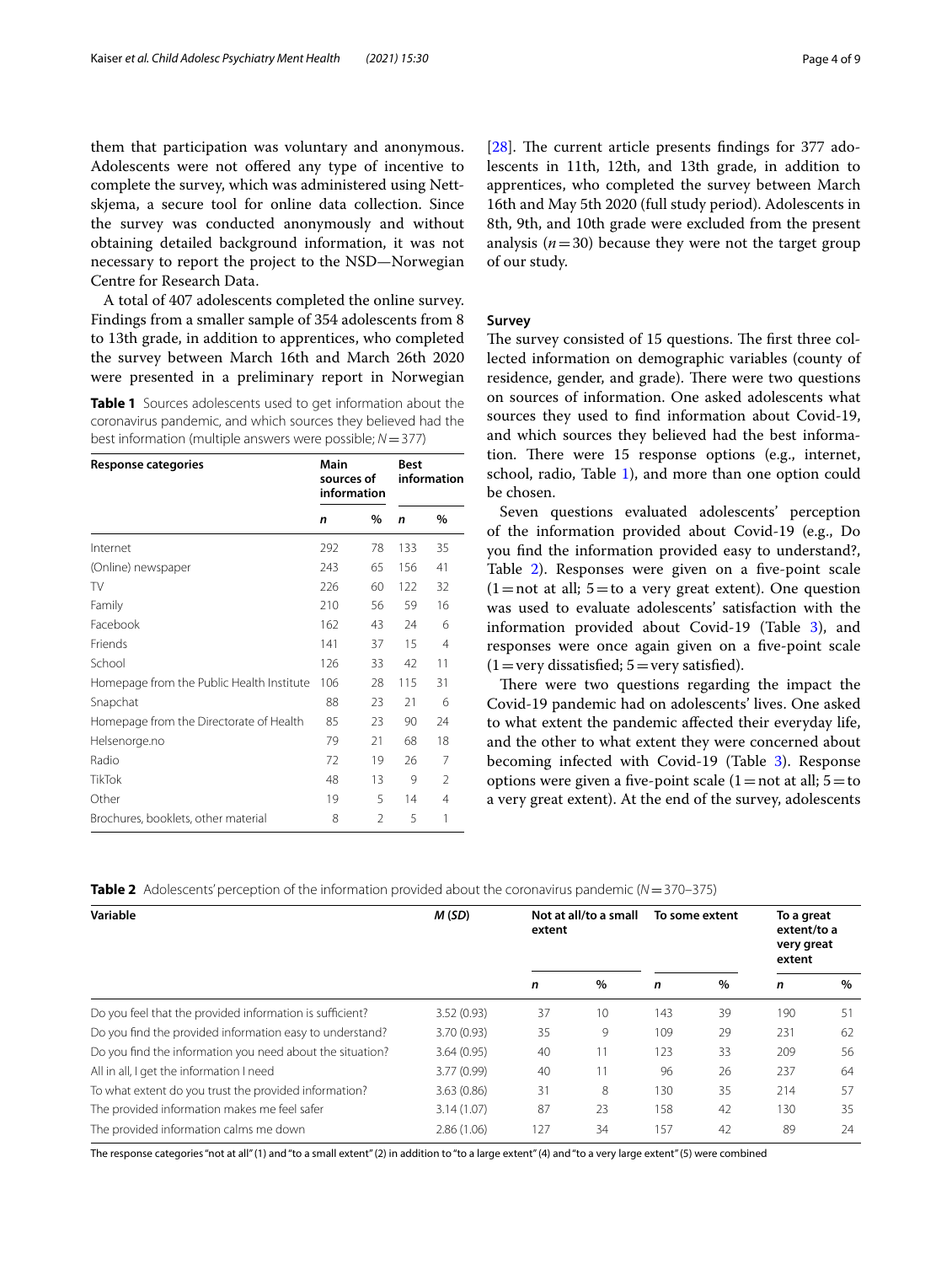<span id="page-4-0"></span>**Table 3** Satisfaction with the information provided about the coronavirus pandemic, impact on everyday life, and concerns about infection (*N*=374)

| Variable                                                                                                 | M(SD)      | Dissatisfied/<br>very<br>dissatisfied |      | <b>Neither</b>    |      | Satisfied/<br>very<br>satisfied                       |      |
|----------------------------------------------------------------------------------------------------------|------------|---------------------------------------|------|-------------------|------|-------------------------------------------------------|------|
|                                                                                                          |            | n                                     | $\%$ | n                 | $\%$ | n                                                     | $\%$ |
| Overall, how satisfied or dissatisfied are you with the provided information about the coronavi-<br>rus? | 3.43(0.87) | 45                                    | 12   | 147               | 39   | 182                                                   | -49  |
|                                                                                                          | M(SD)      | Not at all/<br>to a small<br>extent   |      | To some<br>extent |      | To a great<br>extent/<br>to a very<br>great<br>extent |      |
|                                                                                                          |            | n                                     | %    | $\mathbf{r}$      | %    | $\mathbf n$                                           | $\%$ |
| To what extent does this situation affect your everyday life?                                            | 3.96(1.02) | 35                                    | 9    | 69                | 18   | 271                                                   | 72   |
| To what extent are you concerned about getting infected with the coronavirus?                            | 2.57(1.16) | 194                                   | 52   | 102               | 27   | 78                                                    | 21   |

The response categories "very dissatisfed" (1) and "dissatisfed" (2) in addition to "satisfed" (4) and "very satisfed" (5) were combined. Also, the response categories "not at all" (1) and "to a small extent" (2) in addition to "to a large extent" (4) and "to a very large extent" (5) were combined

could list topics on which they wanted more information, using an open answer feld.

#### **Statistical analyses**

SPSS 26 was used to perform the analyses. In order to simplify the presentation of frequency distributions, response categories 1 and 2 (e.g., not at all and to a small extent) and 4 and 5 (e.g., to a great extent and to a very great extent) on the fve-point scales were merged. Generalized Linear Mixed Models analyses were conducted without random efects, to examine gender (girl and boy) diferences, controlling for grade [11th grade, 12th grade, 13th grade, and other (e.g., apprentice)], in the three dependent variables: overall satisfaction, efect on everyday life, and concern about becoming infected with Covid-19.

#### **Results**

Of the 377 adolescents included in the analysis, 33% were boys and 67% were girls; 126 were in grade 11 (33%), 129 were in grade 12 (34%), 100 were in grade 13 (27%), and 22 were classifed as other (e.g., apprentice 6%). Most participants were from the county Troms and Finnmark (*n*=238; 63%), followed by Nordland (*n*=53; 14%), Innlandet (*n*=25; 7%), Vestland (*n*=24; 6%), Agder and Viken  $(n=5; 1\%$ , respectively), Trøndelag  $(n=4; 1\%)$ , Vestfold og Telemark ( $n=3$ ; 1%), and Rogaland ( $n=2$ ; 1%).

#### **Sources of information**

The main sources of information about Covid-19 used by adolescents were the internet (78%) followed by (online) newspapers (65%), TV (60%), and their family (56%). Ratings showed that adolescents believed the best information was provided by (online) newspapers (41%), the internet (35%), and TV (32%), but the homepages of the Public Health Institute and the Directorate of Health also received high rankings (31% and 24%, respectively).

#### **Perception of and satisfaction with information, impact on everyday life, and concerns about infection**

Most adolescents perceived the information provided about Covid-19 to be sufficient and understandable and stated that they trusted this information and felt that they got the information they needed. However, few adolescents reported that the provided information made them feel safer or that it calmed them down (Table [2\)](#page-3-1).

Adolescents' overall satisfaction with the information provided about Covid-19 showed that almost half (49%) were satisfed or very satisfed with it, while 12% were dissatisfed or very dissatisfed, and 39% stated that they were neither satisfed nor dissatisfed. A total of 72% found that the pandemic afected their everyday life to a great extent or to a very great extent, while the majority of adolescents (52%) was not concerned about becoming infected with Covid-19 (Table [3\)](#page-4-0).

#### **Gender diferences**

Table [4](#page-5-0) presents the results of the analyses used to examine gender diferences after controlling for grade. Grade was not significant in any of the three models. There were no signifcant diferences in overall satisfaction with the information provided about Covid-19 between boys and girls  $(F(1, 24)=1.27, p=0.27)$ . Girls were signifcantly more afected by the pandemic than boys (*F*(1,  $24$ )=10.26,  $p < 0.01$ ), and they were significantly more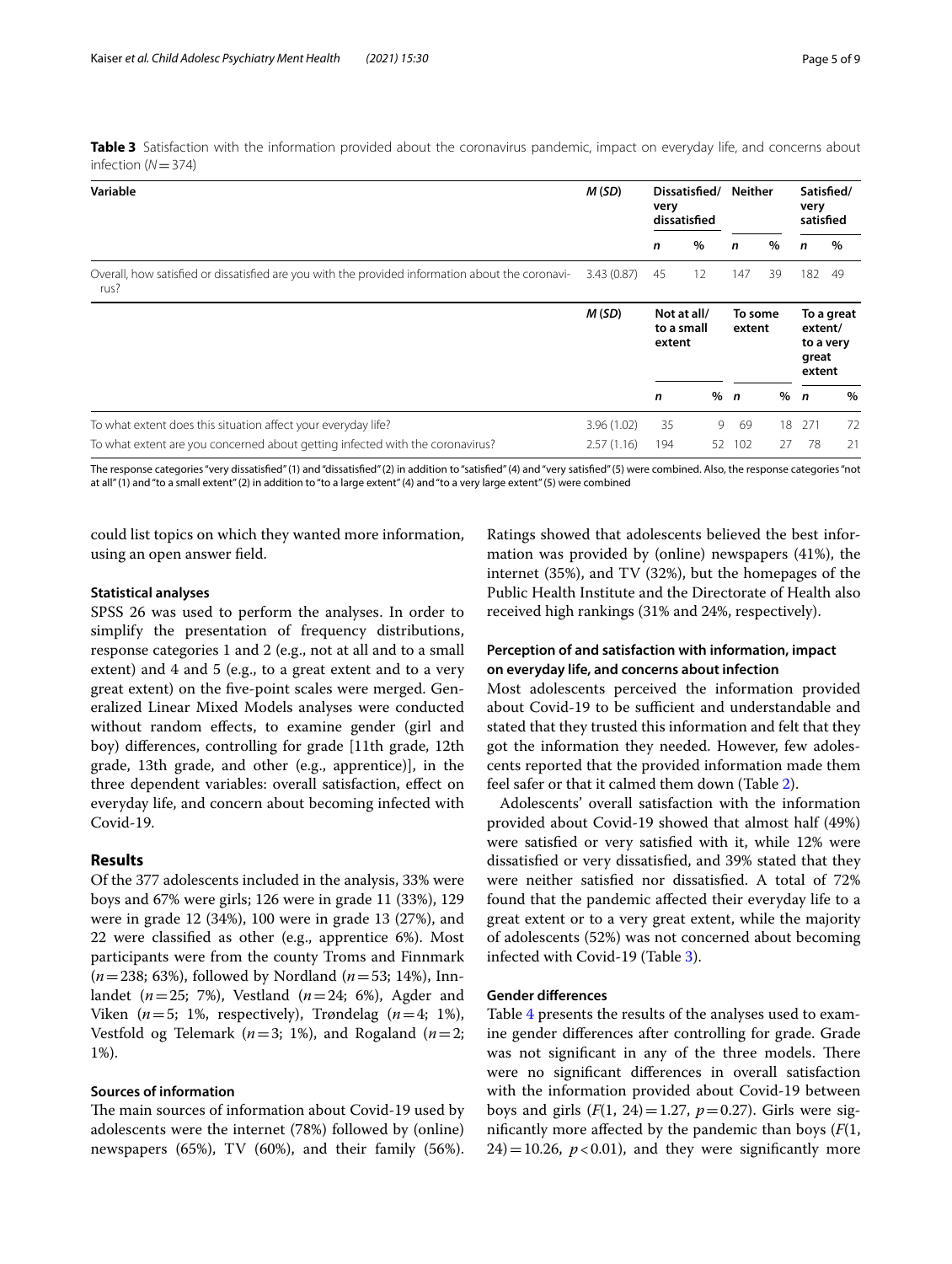<span id="page-5-0"></span>

|  | <b>Table 4</b> Generalized Linear Mixed Models Analyses to examine gender differences ( $N = 372$ ) |  |  |  |
|--|-----------------------------------------------------------------------------------------------------|--|--|--|
|--|-----------------------------------------------------------------------------------------------------|--|--|--|

| Variable           | Satisfaction with information |                     | <b>Affected by situation</b> |                     | Concerns about getting infected |                     |  |
|--------------------|-------------------------------|---------------------|------------------------------|---------------------|---------------------------------|---------------------|--|
|                    | B (SE)                        | Odds ratio (95% CI) | B (SE)                       | Odds ratio (95% CI) | B (SE)                          | Odds ratio (95% CI) |  |
| Grade              |                               |                     |                              |                     |                                 |                     |  |
| Other <sup>a</sup> | $-0.24(0.49)$                 | 0.79(0.29; 2.17)    | 0.55(0.47)                   | 1.73 (0.66; 4.54)   | 0.29(0.49)                      | 1.34 (0.49; 3.69)   |  |
| 13th <sup>a</sup>  | 0.32(0.30)                    | 1.38 (0.75; 2.55)   | 0.20(0.27)                   | 1.22 (0.70; 2.11)   | $-0.05(0.27)$                   | 0.95(0.54; 1.67)    |  |
| 12th <sup>a</sup>  | 0.08(0.27)                    | 1.08(0.61; 1.90)    | 0.22(0.25)                   | 1.24 (0.74; 2.09)   | 0.22(0.26)                      | 1.25(0.74; 2.12)    |  |
| Gender             |                               |                     |                              |                     |                                 |                     |  |
| Girl <sup>b</sup>  | $-0.28(0.25)$                 | 0.76(0.46; 1.26)    | $0.71(0.22)$ **              | 2.04 (1.29; 3.24)   | $0.70(0.23)$ **                 | 2.02(1.25; 3.26)    |  |
| 22.7004            |                               |                     |                              |                     |                                 |                     |  |

\*\**p*<0.01

<sup>a</sup> 11th grade is the reference group

<sup>b</sup> Boys are the reference group

concerned about becoming infected with Covid-19 than boys  $(F(1, 24)=9.12, p<0.01)$ .

#### **Lack of information**

A total of 60 of the 377 adolescents wrote in specifc questions or statements on topics about which they wanted more information. These were entered into an Excel file and sorted according to thematic content by the third author. This resulted in three, approximately equal, categories, which were reviewed by the other authors. Disagreements regarding the categorization were resolved by discussion between the authors and only applied to a few items. The first category comprised questions related to school and exams; the second dealt with questions about Covid-19, infection, and disease; and the last category was related to opinions on information and questions about the future. Within the school category, many had questions related to exams and how the situation would afect the next school year. There were also apprentices who had lost weeks of school and had questions related to this. Some also mentioned that school had an important social function in their lives, and that this was now gone.

In the category of questions about Covid-19, infection, and disease, many had questions about the quarantine, and about who comprised the high-risk groups mentioned in the media. The latter was often justified by a concern for other family members. Some also wondered how far the science had come regarding fnding a cure or vaccine for Covid-19.

The last category dealt with information and questions about the future. Some adolescents thought there was almost too much information in the media, and that this might frighten people more, while others did not think that the information was aimed at adolescents and their situation. Other questions in this category were about how long the pandemic would last, and what signifcance it would have for individuals, but also for Norway, the economy, and job opportunities.

#### **Discussion**

### **Sources of information**

The results of this study showed that adolescents received information from many diferent sources during the frst months of the Covid-19 pandemic in Norway. Internet, newspapers/online newspapers and TV, but also the family, were rated as the main sources of information about Covid-19. The traditional media channels such as TV and newspapers/online newspapers were received to the same extent as reported in a previous Norwegian study [\[24\]](#page-8-21). Adolescents considered that the best information was provided in newspapers/online newspapers and on the internet. Sources such as TV and the websites of the Norwegian Institute of Public Health and the Directorate of Health were preferred by many. Social media platforms, such as Facebook, were also used by many, but they were not considered a good source of information. This seems contrary to common beliefs that young people prefer social media, and to earlier fndings from Norway indicating that almost all adolescents aged 15–18 years get their news from social media [\[25](#page-8-22)]. It seems that, when it comes to important information, traditional channels like newspapers (paper and online) are preferred. As mentioned before, health information provided to the public should be applicable, diverse, reliable, and comprehensible for a wider audience, including adoles-cents [\[5](#page-8-3)]. That means that information providers from more traditional channels should be aware that they also attract younger age groups in some situations, and the information they present should be adapted accordingly.

#### **Perception of and satisfaction with the information**

Over half of the adolescents perceived the information provided about Covid-19 to be sufficient, understandable,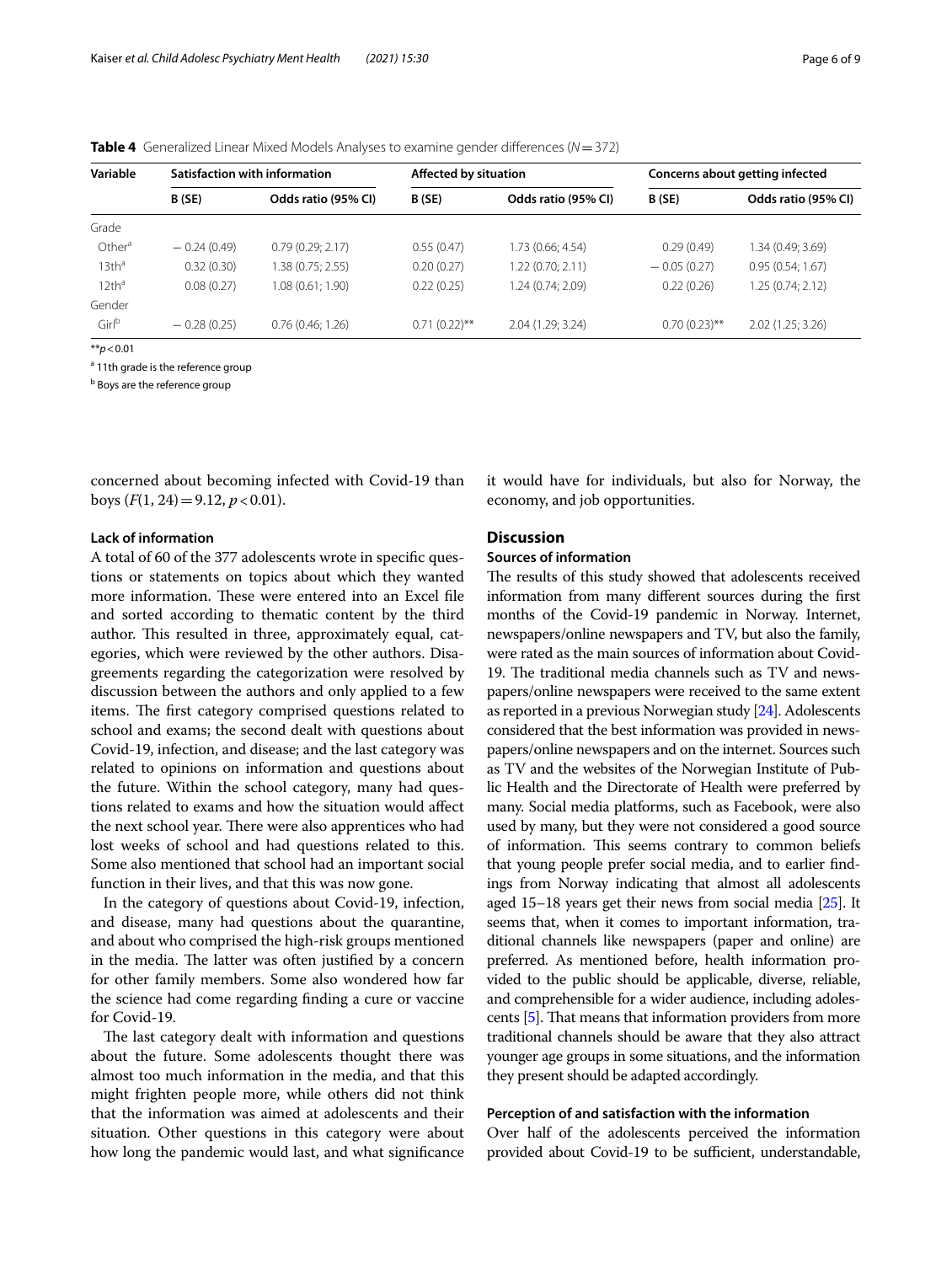trustworthy, and that it met their need for information (51– 64%). At the same time, around one-third answered "to some extent" to these questions and about 10% replied they only found this information to be sufficient, understandable, and trustworthy either to a small extent or not at all. This finding is not unique to young people; many adults also have problems understanding and evaluating health-related information, as indicated in a large survey on health literacy [[2](#page-8-0)]. About half of the adolescents responded that they were satisfed or very satisfed with the information provided (49%), while 39% answered that they were neither satisfed nor dissatisfed, and 12% were dissatisfed or very dissatisfed. Good information dissemination is important; both for the group that lies in the middle as well as for those who are clearly dissatisfied (about 10%). The information provided should therefore be adapted and thematically targeted to adolescents. If the information is understandable and trusted, it is more likely that they will act appropriately.

Most adolescents (42%, respectively) answered "to some extent" to the two questions "The provided information makes me feel safer" and "The provided information calms me down.", while about a third stated that they were not reassured by the information they received. Thus, there is a signifcant proportion of adolescents who did not feel that the information they acquired made them more secure or reassured. There may be several reasons for this. In addition to the fact that there is a real reason to worry about the future due to the pandemic, it is also possible that the information was too extensive, overwhelming, unreliable or not quality-assured, which may have aggravated adolescents' perception of the situation around Covid-19 [\[5,](#page-8-3) [7](#page-8-5)]. Secondly, there will always be a proportion of young people who are initially more vulnerable to anxiety and rumination, as indicated in the annual Norwegian study Ungdata (2019), in which 23% of high school students stated that they worry too much about things [[29](#page-8-26)]. One recommendation might be to have an increased preparedness among low-threshold health services, which adolescents who are concerned about the situation can contact. It is also important to inform adolescents about reliable sources of information with qualityassured content to avoid misleading information that results in unnecessary worry. The provided information must not only inform, but also instruct and motivate adolescents to comply with the instructions for staying safe, such as recommendations of social distancing and not to meet in large groups. It is also important that the provided information be up-to-date, and that incorrect information be disproved [[30](#page-8-27)].

#### **Impact on everyday life and concerns about infection**

A total of 72% of adolescents stated that the pandemic afected their everyday life, and 21% reported that they were concerned about becoming infected with Covid-19. This concern may reflect more than concern for one's own health, but also the fear of infecting others in high-risk groups. Girls worried more about this than boys, which corresponds to traditional gender diferences, where girls tend to report higher levels of worry and anxiety [\[31](#page-8-28)[–34\]](#page-8-29), and to previous diferences related to the Covid-19 pandemic [\[35](#page-8-30)]. A study conducted among adults in eight countries examined attitudes and behavior diferences between genders related to the Covid-19 pandemic and found that women perceived Covid-19 to be a more serious health problem than men [[36](#page-8-31)], which is in line with fndings from our study of young people.

Concerns and emotions can afect how adolescents perceive information and how they assess risks. This in turn may affect their behavior [\[37\]](#page-8-32). Even when adolescents are well informed, they could rely more on their feelings about the situation, rather than the knowledge they have acquired. Thus, risk-based decisions, such as gathering at a party, can be difficult to influence, even when the provided information is adequate, understandable, and trustworthy [\[38\]](#page-8-33). On the other hand, just over half of adolescents reported that they were not concerned about becoming infected with Covid-19.

#### **Lack of information**

When it came to information that adolescents felt was lacking, about one-third reported that they wanted more information on the school situation and exams, but also about how long the situation could last. Similarly, approximately one-third expressed concerns about infection and illness, such as quarantine rules and who belonged to high-risk groups. The last category was information about the future and concerns about lack of contact with friends and girland boyfriends. Many of the questions were related to the future, which refects the needs of the adolescents who are exploring diferent options regarding work and education.

#### **Limitations**

The Covid-19 pandemic is a situation that no one has experienced before, and no similar data have been obtained from adolescents in such an exceptional situation. There are several limitations to this study. Firstly, the sample is not representative of all Norwegian adolescents, as it is based on students from upper secondary school, and girls and pupils from the north are over-represented. Furthermore, the study link was spread through various online sources, which might afect the representativeness of the current fndings. However, the Norwegian Media Authority's annual report (2020) shows that 99% of 15–18-yearolds have their own mobile phone in addition to their own computer (85% to 99%) or tablet (45% to 51%) [\[25\]](#page-8-22). This could indicate that there might not be huge diferences in internet access between adolescents in Norway. Since the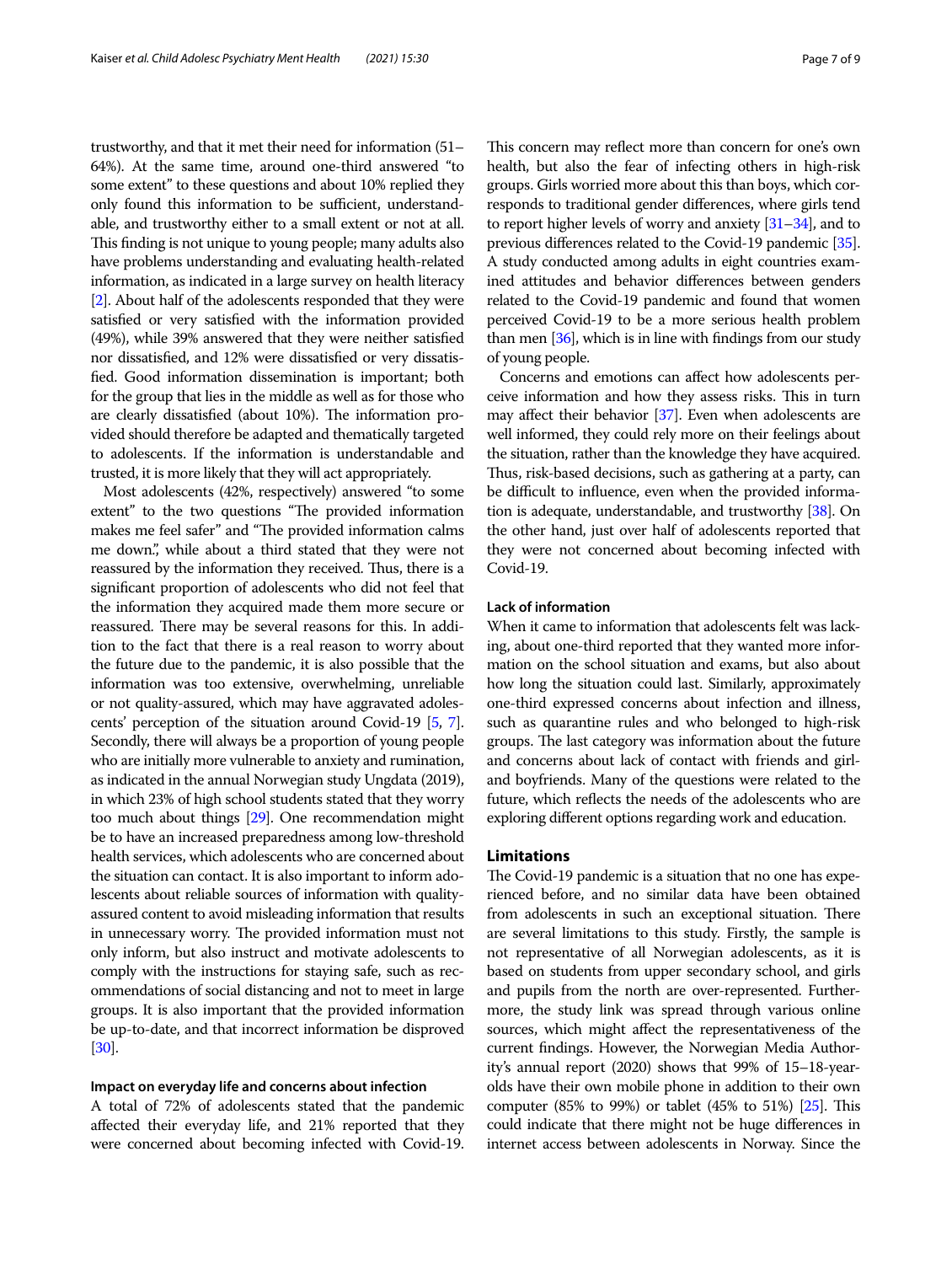study link was spread through online sources, it is not possible to calculate the response rate to the survey. Still, 377 adolescents did reply, and some provided more topics about which they felt they needed more information; many of the questions they asked may also be held by other adolescents. Since the study link was spread through online sources, it is also possible that an adolescent completed the survey more than once. However, no incentive was ofered to complete the survey, making this less likely. The response options regarding sources of information in the survey were not defned and could be subject to various interpretations by the participants. For example, the category "school" does not imply that that the information was obtained through a teacher-student lecture; it could also be obtained through internet-based resources from school, from a peer, or from a fyer from school. At the time we conducted the survey, schools were closed, and it may have been less clear what that response option meant. That is, the students could have received information either directly from their teacher in video sessions or in written form. Furthermore, the question asked where adolescents *got* their information on Covid-19, which does not imply that adolescents were actively seeking out information on specifc channels. Another limitation is due to the nature of the survey, as most of the questions were closed. The current study could be supplemented by future qualitative studies that would enhance our understanding of some of the fndings. Also, this study did not test adolescents' knowledge of Covid-19 based on where they were getting their information, which would be interesting to explore in future research. The current study did not examine what adolescents did with the information they reported to receive. Future research could also examine how this information might have infuenced their behavior.

#### **Conclusions**

Many health professionals, as well as the Norwegian Institute of Public Health, have argued that the pandemic may have severe consequences for children and young peo-ple [[39](#page-8-34), [40\]](#page-8-35). Efficient dissemination of information is an important part of public health work; it has been found to play a huge role in reducing infections, and places a low to no burden on children and adolescents [[1\]](#page-7-0). The results of this survey provide important knowledge to those working with adolescents in schools and in various child and adolescent services. The results could also provide important information to authorities as to what information channels can be used to reach adolescents, and about which topics they seek information. In summary, the results of this study indicate that there is a need to increase the proportion of adolescents who are satisfed with the information provided about the Covid-19 pandemic. This study shows that adolescents want more information about the school situation, as well as virus-related and future-related topics. Measures that contribute to providing personalized information are recommended, as they give adolescents an opportunity to ask questions and get answers to their specifc questions. In order to respond to these specifc questions, and to reach as many adolescents as possible, another recommendation might be to hold a press conference or similar event for adolescents, as was done for children, on a national level. Some information is more specifc to each school or county and should be disseminated locally. In this study, most adolescents rated newspapers/online newspapers as the best source of information, and thus it may be useful to publish more information tailored to adolescents in these media. The internet is the source used by most youth to get information about the situation. Digital platforms, where adolescents can ask questions and get quality-assured answers, can be important sources for reaching adolescents in an exceptional situation such as the Covid-19 pandemic.

#### **Acknowledgements**

None.

#### **Authors' contributions**

HK and MM wrote the introduction and discussion. SK wrote the method and results section and conducted the analyses. All authors were involved in the design of the study. All authors read and approved the fnal manuscript.

#### **Funding**

This study is fnanced by UiT The Arctic University of Norway and the Norwegian Directorate of Health. The funding sources had no involvement in study design; in the collection, analysis and interpretation of data; in the writing of the article; and in the decision to submit the article for publication.

#### **Availability of data and materials**

Replication data for "Adolescents Experiences of the Information they received about the Coronavirus (Covid-19) in Norway" (view at [https://dataverse.no/dataset.](https://dataverse.no/dataset.xhtml?persistentId=doi:10.18710/OSAYBD) xhtml?persistentId=[doi:10.18710/OSAYBD](https://dataverse.no/dataset.xhtml?persistentId=doi:10.18710/OSAYBD)) was published in UiT Open Research Data (view at<https://dataverse.no/dataverse/uit>).

#### **Declarations**

#### **Ethics approval and consent to participate**

Due to the nature of the study, the project did not need approval by the Regional Committees for Medical and Health Research Ethics. Since the survey was conducted anonymously and without obtaining detailed background information, it was not necessary to report the project to NSD—Norwegian Centre for Research Data.

#### **Consent for publication**

Not applicable.

#### **Competing interests**

The authors declare that they have no competing interests.

Received: 6 August 2020 Accepted: 7 June 2021 Published online: 16 June 2021

#### **References**

<span id="page-7-0"></span>1. Norwegian Institute of Public Health. Svar på covid-19 oppdrag fra hod 319 om ulike scenarier for fremtidig utvikling i pandemien. [answers on covid-19